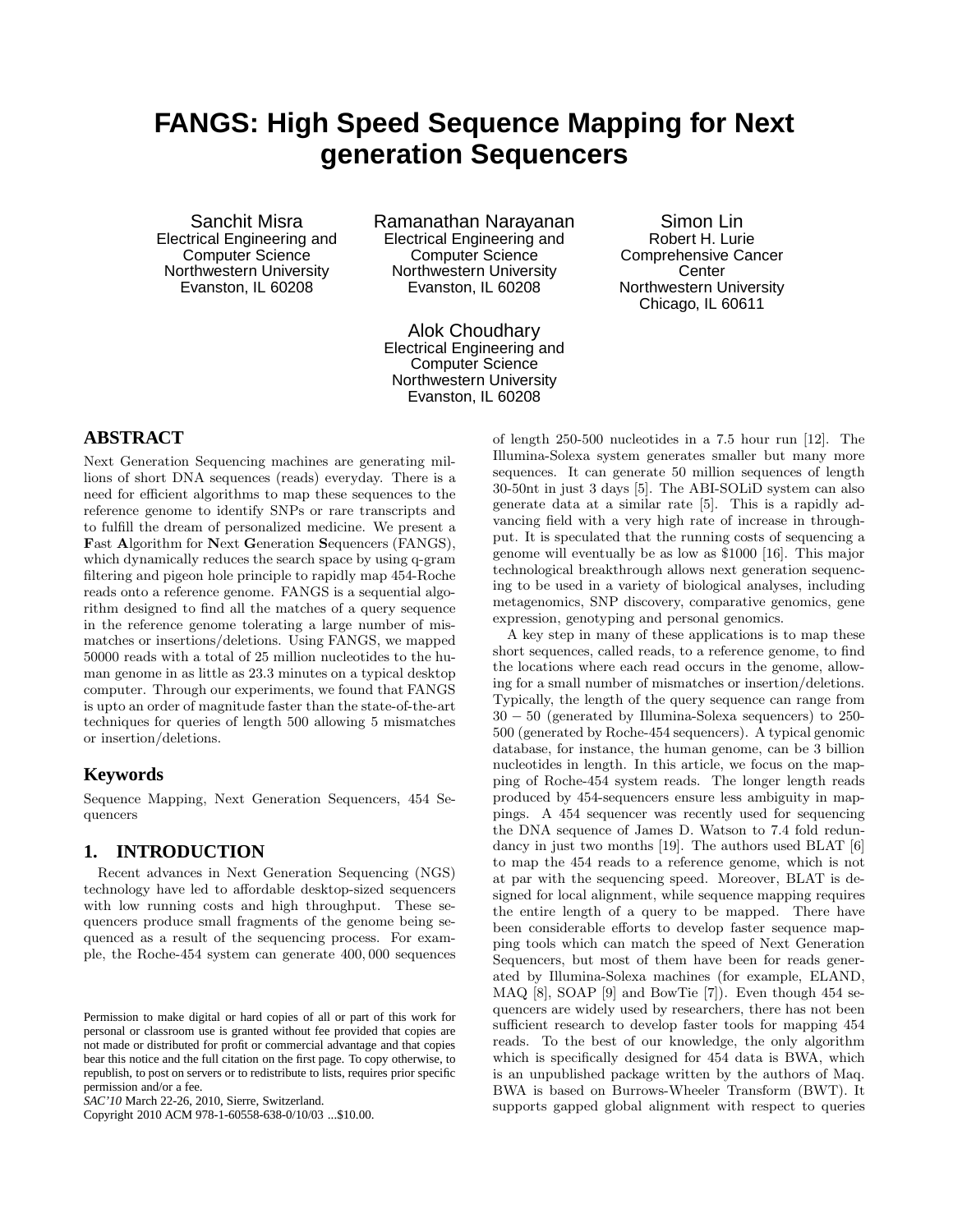and is one of the fastest short read alignment algorithms while also finding suboptimal matches. But, we demostrate in our results that it suffers from low sensitivity. Therefore, there is a need to design powerful algorithms and systems which can efficiently and accurately map 454 reads.

In this article, we describe our algorithm FANGS, a Fast Algorithm for Next Generation Sequencers, which dynamically reduces the search space by using q-gram filtering and the pigeonhole principle, to rapidly map 454 reads onto a reference genome. FANGS is a sequential algorithm designed to find all the matches of a query sequence in the reference genome tolerating a large number of mismatches or insertions/deletions. It uses an efficient lossy data structure which requires just 1GB memory to store the index of the human genome, which is 3 giga-bases in size and still achieves nearly 100% sensitivity. FANGS supports FASTA input file format and many output file formats and comes with command line options for controlling almost every aspect of the mapping process. In comparison with existing tools, the most significant features of FANGS are:

- High flexibility. It allows a large number of mismatches and insertions/deletions in mapping.
- High Sensitivity. It tries to find all the matches for each query and maps nearly 100% of the queries.
- Ability to handle large datasets. Using FANGS, we have mapped 50, 000 queries of length 500 each to a human genome in as little as 23.3 minutes.
- Speed. FANGS is upto an order of magnitude faster than the state-of-the-art techniques for queries of length 500 allowing 5 mismatches or insertion/deletions.

The beta version of FANGS is being managed and freely available at http://www.ece.northwestern.edu/∼smi539/fangs.html.

The remainder of the paper is organized as follows. We give a formal definition of the problem in Section [2](#page-1-0) followed by related work in Section [3.](#page-1-1) Section [4](#page-2-0) describes our algorithm in detail followed by results in Section [5](#page-4-0) and conclusion in Section [6.](#page-6-0)

## <span id="page-1-0"></span>**2. THE SEQUENCE MAPPING PROBLEM**

In the context of Next Generation Sequencing, sequence mapping problem involves searching for a small DNA sequence (read) in the reference genome allowing a small number of differences. The reference genome is obtained from an organism of the same species as the reads, implying a high level of similarity between the read and the reference genome. The small number of differences are allowed to account for differences between individual organisms and sequencing errors.

Given a string S over a finite alphabet  $\Sigma$ , we use  $|S|$  to denote the length of S,  $S[i]$  to refer to the i<sup>th</sup> character of S and  $S[i : j]$  to refer to the substring of S which starts at position i and ends at position j. A  $q\text{-}qram$  of S is a substring of S of length  $q > 0$ . The unit cost edit distance between two strings  $S_1$  and  $S_2$  is the minimum number of substitutions, insertions and deletions required to convert  $S_1$  to  $S_2$  [15]. We will refer to the unit cost edit distance between  $S_1$  and  $S_2$  as  $edist(S_1, S_2)$ . It can be calculated by using Needleman-Wunsch algorithm in  $O(|S_1||S_2|)$  time

[10]. For a string S, we will use  $dec(S, \Sigma)$  to refer to the natural decimal representation of S over  $\Sigma$ . For example, for  $\Sigma = \{A, C, G, T\}$ , the nucleotides  $A, C, G, T$  are mapped to the numbers 0, 1, 2, 3 respectively. Therefore:

$$
f(A) = 0, f(C) = 1, f(G) = 2, f(T) = 3,
$$

And,  $dec(S, \{A, C, G, T\}) = \sum_{i=0}^{|S|-1} 4^i f(S[i])$ 

This brings us to the formal definition of the short read sequence mapping problem. Every genomic sequence can be represented as a string over the alphabet  $\Sigma = \{A, C, G, T\}.$ Given a genome database G of subject sequences  $\{S_1, S_2,$  $\cdots$ ,  $S_m$ , a query sequence (read) Q of length l and an integer  $n$ , it is required to find all substrings from  $G$ , such that for each substring  $\alpha$ ,  $edist(\alpha, Q) < n$ . We will refer to the integer  $n$  as the  $maxEditDist$  parameter. There have been studies to find the best match out of all matches satisfying the edit distance criteria. However, since the edit distance can be due to a number of reasons, including sequencing errors, there is no definite way of knowing which one is the best. Hence, we are focussing on finding all the matches with edit distance less than maxEditDist.

## <span id="page-1-1"></span>**3. RELATED WORK**

The classical approach to sequence alignment involves several variants of dynamic programming, the most prominent being the algorithms of Needleman-Wunsch [10] and Smith-Waterman [18]. Dynamic programming is prohibitively expensive in terms of time and space for larger sequences like the human genome, and this has led to the development of faster hash-table based heuristic methods like FASTA [13], BLAST [4], BLAT [6] and SSAHA [11]. BLAST has been the most popular tool for sequence alignment since its creation in 1990. However, it usually takes several hundreds of days for the data generated in just a few hours by the latest sequencers and hence is not a practical solution. Recently, the advent of Next Generation Sequencers has prompted researchers to develop high-performance sequence mapping tools. Some of the most prominent tools for sequence mapping include ELAND, MAQ [8], RMAP [17], SOAP [9], SWIFT [15], SHRiMP [1], SeqMap [5], BowTie [7], GMAP [20], Mosaik [2], BWA [3] and SSAHA2 [11]. The key idea behind these algorithms is the following lemma from [14].

**Lemma 1:** If two strings  $A[1..m]$  and  $B[1..m]$  have at most *n* mismatches and  $p = \lfloor \frac{m}{n+1} \rfloor$ , then there must be an integer i such that  $A[i : i + p - 1] = B[i : i + p - 1]$ . In other words,  $A$  and  $B$  share a common substring of length  $p$ .

The following corollary can be easily derived from Lemma 1.

**Corollary 1:** Given a genome  $G[1..L]$  and a query  $Q[1..m]$  $(L > m)$ , if there is a substring  $\alpha$  of G, such that  $\alpha$  and Q match with an edit distance of at most n and  $p = \lfloor \frac{m}{n+1} \rfloor$ , then there must exist i, j such that  $G[i : i + p - 1] = Q[j]$ :  $j + p - 1$ .

The substring  $\alpha$  is called a homologous region of Q in G. Most sequence mapping algorithms first find the locations of all the candidate homologous regions of G which can potentially have an edit distance of less than the maxEditDist by using a criteria similar to Corollary 1. These candidate regions are then checked using an accurate algorithm to see if the edit distance is indeed less than maxEditDist.

The closest precursor of our sequential algorithm is the program SWIFT [15]. A  $q$ -hit between two strings  $S_1$  and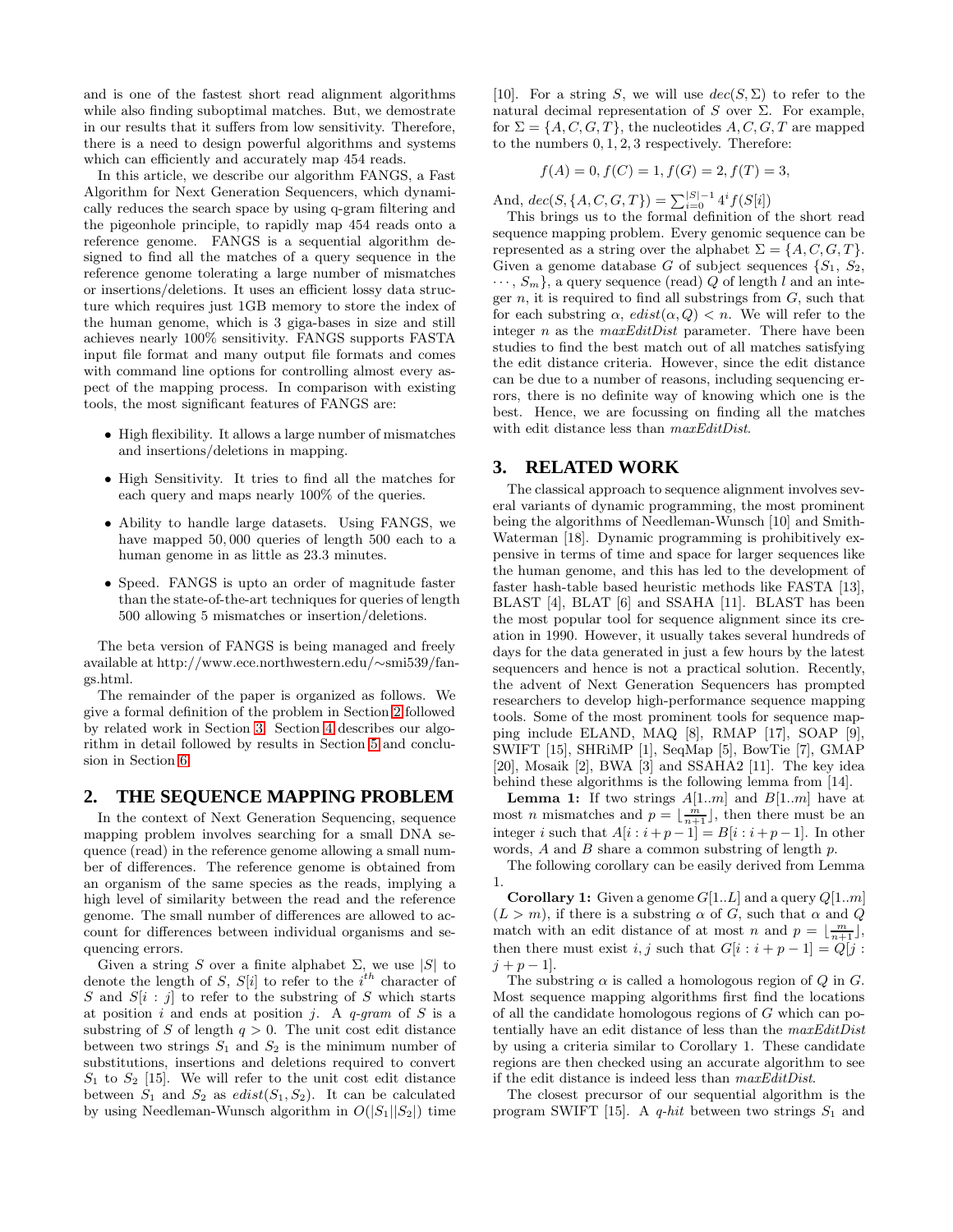#### Algorithm  $GetHits(seq, dbIndex, q)$ Input:

seq : the query sequence.  $dbIndex$ : The *index-table* of the database obtained after preprocessing  $q : q\text{-}gram$  size used for the creation of  $q\text{-}gram$  index. Output:  $hitList$ : List of all  $q\text{-}hits$ . wildCardList : List of query indices for which the  $q\text{-}gram$  starting at that index is more frequent than  $maxFreq$ 1:  $hitList \Leftarrow \phi$ 2: wildCardList  $\Leftarrow \phi$ 3: for i in 0 to  $len(seq) - q + 1$  do 4: locations, numLocations  $\Leftarrow$  getDBLocations( dbIndex, seq[i : i + q - 1]) 5: if  $numLocations = -1$  then 6:  $addToList(wildCardList,i)$ 7: else 8: for  $j$  in 1 to numLocations do 9:  $hit.dStart = locations[j]$ 10:  $hit.qStart = i$ 11:  $addToList(hittList, hit)$ 

#### <span id="page-2-1"></span>Figure 1: Algorithm for obtaining q-hits

S<sub>2</sub> is the tuple  $(i, j)$  such that  $S_1[i : i+q-1] = S_2[j : j+q-1]$ . SWIFT creates an index of all  $q\text{-}grams$  in the database, called  $q$ -gram index, and uses it to find all  $q$ -hits of  $G$  and Q. It then identifies regions that have a certain minimum number of hits. These regions are further analyzed to check if the edit distance is within limits. FANGS also creates an index of q-grams in the database. However, it does not include highly frequent  $q$ -grams in the index thereby saving time and memory. It compensates for the data loss by using a wildcard strategy, which is described in the following section.

# <span id="page-2-0"></span>**4. FANGS: FAST ALGORITHM FOR NEXT GENERATION SEQUENCERS**

## **4.1 Preprocessing step: Creation of the q-gram index**

Here we describe the construction of the  $q\text{-}gram$  index. We preprocess the sequences in the database by breaking them into non-overlapping q-grams and store the location of each  $q$ -gram in the  $q$ -gram index. We will refer to the  $q$ gram index as the index-table. We refer to the size of these non-overlapping *q-qrams*, *q*, as *tileSize*. Each *q-qram*  $t$  can be uniquely mapped to a corresponding integer  $dec(t, \Sigma)$  as defined in Section [2.](#page-1-0)

For each *q-qram t*, we calculate two values: (1)  $tileHead(t)$  =  $dec(t[1:12],\Sigma)$  and (2)  $tileTail(t) = dec(t[13:q],\Sigma)$ . The index-table consists of two arrays. The first array occurrence Table stores (i) the location of  $t[1:12]$  in the database G and (ii)  $tileTail(t)$  for each q-qram. Hence, occurrenceTable contains the concatenation of lists  $L(t[1 : 12]) =$  ${i, tileTail(G[i : i + q - 1])[G[i : i + 11] = t[1 : 12]},$  where t is a q-gram, that is  $t \in \Sigma^q$ . For each q-gram  $t \in \Sigma^q$ , the position  $tileHead(t)$  in the second array *lookupTable* contains the pointer  $p(t)$ , which points to the beginning of the correponding list  $L(t[1 : 12])$  in the *occurrenceTable*; and the count  $c(t)$  of the number of occurences of  $t[1:12]$  in G. Hence the length of the *lookupTable* is  $|\Sigma|^{12}$ . In order to find hits for a  $q\text{-}gram$  t, it first indexes the *lookupTable* 

with  $tileHead(t)$ . Let  $L(t[1:12])$  be the corresponding list. The q-hits can be found by traversing through the list and outputting those locations for which  $tileTail(t)$  matches.

The index-table is created in two passes. In the first pass, we find the number of non-overlapping occurrences of each q-gram in the database, so that we can allocate appropriate amount of memory to the occurrenceTable and calculate the pointer positions for lookupTable. In the second pass, we fill the array occurrenceTable with appropriate values for the q-grams. Note that creation of index need to be done only once for a given value of  $q$ . After that, we can process any number of queries.

The above structure of q-gram index is similar to the one used by BLAT [6]. The main difference is that BLAT stores the locations of all the q-grams for  $q > 12$ . But this greatly reduces the speed of the algorithm. We ignore all the qgrams with number of occurrences in the database greater than a certain threshold frequency, say maxFreq. Hence for such highly frequent  $q$ -grams, FANGS makes the locations corresponding to frequently occurring q-grams in the occur $renceTable$  as  $-1$ . This filtering step helps us in two ways. First, it reduces the index table size. Second, it avoids unnecessary false hits due to repetition of DNA thereby improving efficiency. Due to this technique, we need only 1GB memory to store the index of the human genome that is 3GB in size.

## **4.2 Using index-table to map sequences**

A substring of size p has at least  $\lfloor \frac{p-(q-1)}{q} \rfloor$  q-grams. Substituting  $p$  from corollary 1, we get:

**Corollary 2:** Given a query  $Q[1..m]$  and database  $G[1..L]$  $(m < L)$ . For all substrings  $\alpha$  of G such that  $edist(Q, \alpha)$ *n*,  $\exists i, j$  such that  $Q[i : i + q - 1] = \alpha[j : j + q - 1], Q[i + q : j]$  $i + 2q - 1$ ] =  $\alpha[j + q : j + 2q - 1], \cdots, Q[i + (T - 1)q :$  $i + Tq - 1] = \alpha[j + (T - 1)q : j + Tq - 1]$ , where T is given by:

$$
T = \lfloor \frac{\lfloor \frac{m}{n+1} \rfloor - (q-1)}{q} \rfloor
$$

We use the above corollary to dynamically reduce the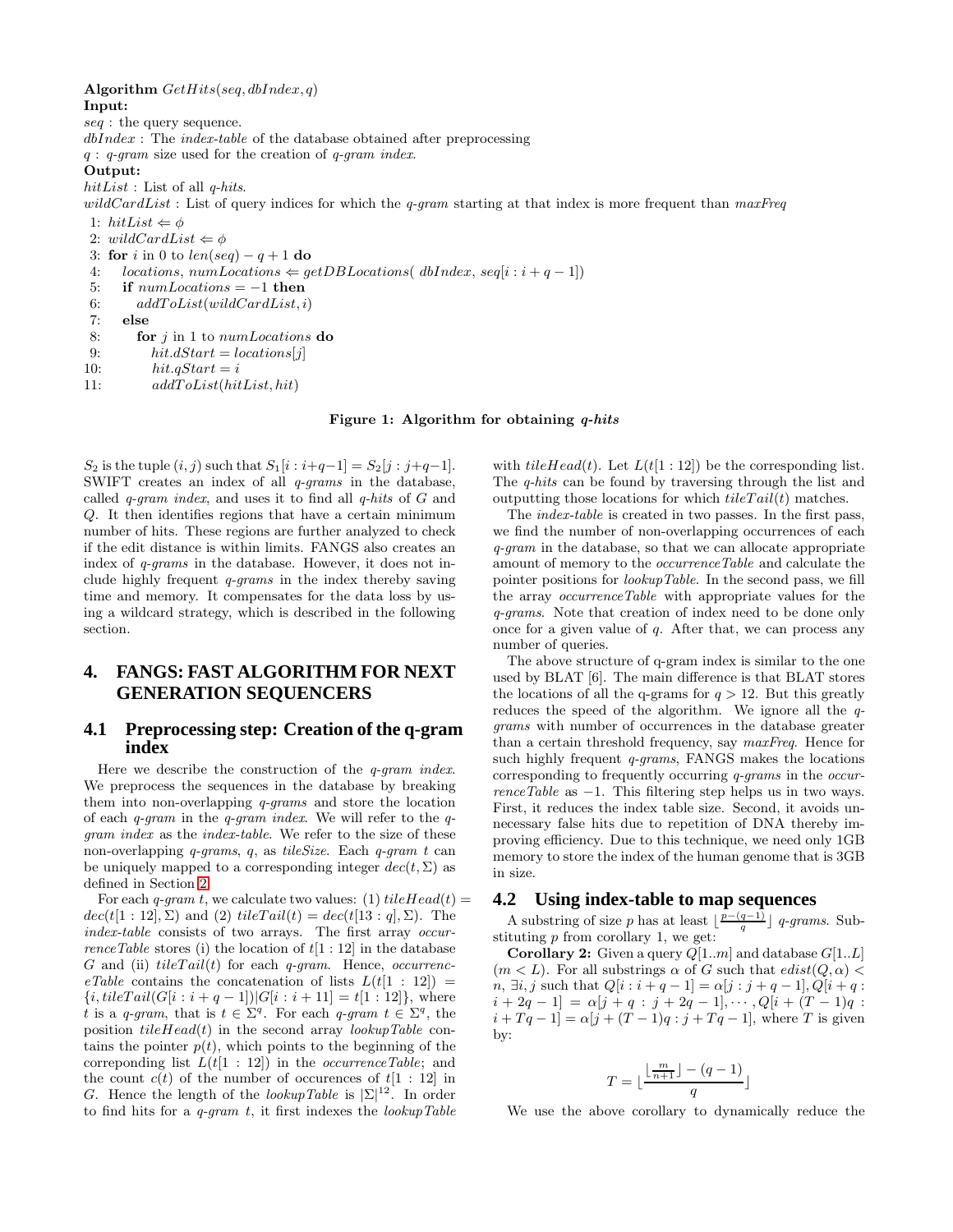Algorithm  $FindRegions(hittList, wildCardList, q, size, n, T(> 1))$ Input:

hitList : List of all q-hits  $\langle d_i, r_k \rangle$ , where  $d_i$  is the dStart value and  $r_k$  is the qStart value. wildCardList : List of query indices for which the  $q$ -gram starting at that index is more frequent than maxFreq  $q: q\text{-}gram$  size used for the creation of *index-table*. size : size of the query sequence.

- $n:$  maximum edit distance allowed in the mapping  $(maxEditDist)$ .
- $T$ :  $T$  as given in corollary 2

Output:

regionList : list of candidate homologous regions.

- 1: sortList(hitList, dStart)
- 2: Let  $d_1, d_2, ..., d_x$  be the distinct *dStart* values in ascending order.
- 3: for all  $i$  do
- 4: Let  $\langle d_i, r_{i,1} \rangle, \langle d_i, r_{i,2} \rangle, \cdots, \langle d_i, r_{i,y} \rangle$  be the hits containing  $d_i$
- 5: Let  $\langle d_{i+1}, r_{i+1,1} \rangle, \langle d_{i+1}, r_{i+1,2} \rangle, \cdots, \langle d_{i+1}, r_{i+1,z} \rangle$  be the hits containing  $d_{i+1}$

6: if there exists a, b such that  $r_{i+1,b} - r_{i,a} = d_{i+1} - d_i$  then

- 7: if  $d_{i+1}$  and  $d_i$  are either adjacent in the database or are separated only by highly frequent  $q$ -grams then
- 8: add  $\langle d_{i+1}, r_{i+1,b} \rangle$  to the matching Block containing  $\langle d_i, r_{i,a} \rangle$
- 9: if size of matchingBlock  $\geq T$  then
- 10: add the matchingBlock to the matchingBlockList
- 11:  $regionList \Leftarrow \phi$
- 12: for all blockHit in matchingBlockList do
- 13:  $region.dBegin \Leftarrow blockHit.dStart blockHit.qStart n$
- 14:  $region.dEnd \Leftarrow blockHit.dStart blockHit.qStart + size 1 + n$
- 15: addT oRegionList(regionList, region)

#### <span id="page-3-0"></span>Figure 2: Algorithm for stitching together q-hits to find candidate homologous regions

search space and map query sequences at a very high speed. For each query, we first find the list of candidate homologous regions. The algorithm for finding the candidate homologous regions can be divided in three steps. First we find all the  $q$ -hits of the query in the database. Each  $q$ -hit consists of two values : starting position of the  $q\text{-}gram$  in the query  $(qStart)$  and in the database  $(dStart)$ . The algorithm is given in Figure [1.](#page-2-1) The algorithm takes each overlapping qgram in the query and finds the locations of all occurrence of the q-gram in the database using the index-table. The algorithm creates a hit with each location and adds it to the hitList. For some of the  $q$ -grams which are more frequent than the *maxFreq* parameter, the number of locations  $numLocations$  is returned as  $-1$ . We add all such query indices to the wildCardList.

In the next step, we stitch together  $q$ -hits which are adjacent to each other both in the query and the database to create maximal matchingBlocks. A block is defined as a contiguous sequence of q-grams in a sequence. Also, we define a matchingBlock as a block in the query that perfectly matches a block of same length in the database. We represent a matchingBlock as a tuple  $(qStart, dStart, len)$ , where  $qStart$  and  $dStart$  are the starting locations of the first  $q$ gram of the matchingBlock in the query and the database respectively and len is the number of q-grams in the matching-Block. A maximal matchingBlock is a matchingBlock which will result in a mismatch if extended any further on either side. The algorithm is given in Figure [2.](#page-3-0)

As the hits are obtained in the order of increasing  $qStart$ values, the hitList is already sorted according to the  $qStart$ values. Now we sort the list according to database positions  $(dStart$  values). As a result, the list is now sorted according to the dStart values and for each dStart value, it is sorted

according to the *qStart* values. Let  $d_1, d_2, ..., d_x$  be the distinct  $dStart$  values in ascending order. For each i, we check if  $d_{i+1} - d_i$  is equal to q; i.e.; they are the neighboring qgrams in the database. Let  $\langle d_i, r_{i,1} \rangle, \langle d_i, r_{i,2} \rangle, \cdots$ ,  $d_i$ ,  $r_{i,y}$  be the hits containing  $d_i$  and  $d_i$ ,  $r_{i+1,1}$ ,  $r_{i+1,1}$ ,  $d_{i+1}, r_{i+1,2} >, \dots, d_{i+1}, r_{i+1,z} > \text{be the hits containing}$  $d_{i+1}$ . If  $d_{i+1} - d_i = q$ , then we search for a pair of hits  $d_i, r_{i,a} > \text{and} < d_{i+1}, r_{i+1,b} > \text{such that } r_{i+1,b} - r_{i,a} = q.$ This means the pair of hits has neighboring tuples both in the query and the database. Hence, we have a matching-Block of length 2  $q$ -grams. This way we keep on combining hits to form *matchingBlocks*. If the length of a *matching*- $Block \geq T$ , we store it in the matchingBlockList.

This technique does not capture all the matchingBlocks with length greater than or equal to T because we do not store the database locations of very frequently occuring qgrams. Since multiple matchingBlocks may contain the frequently occuring q-grams, this leads to some of them not being detected. In order to solve this problem, we give a wildcard to all the frequently occuring *q-grams*. According to this wildcard, the frequently occuring q-grams can be part of any matchingBlock. Therefore, if two matchingBlocks are separated only by frequently occuring q-grams, the two of them together with the frequently occuring  $q$ -grams are combined to form one big matchingBlock.

Once we have the matchingBlockList, we extend each matchingBlock in the list to create a candidate homologous region. We also keep a buffer of size  $n$  on either side to account for gaps in the alignment. Each region consists of two values beginning location,  $dBegin$  and end location,  $dEnd$  of the region in the database. Hence the beginning of the matchingBlock would be:

$$
dBegin = dStart - qStart - n
$$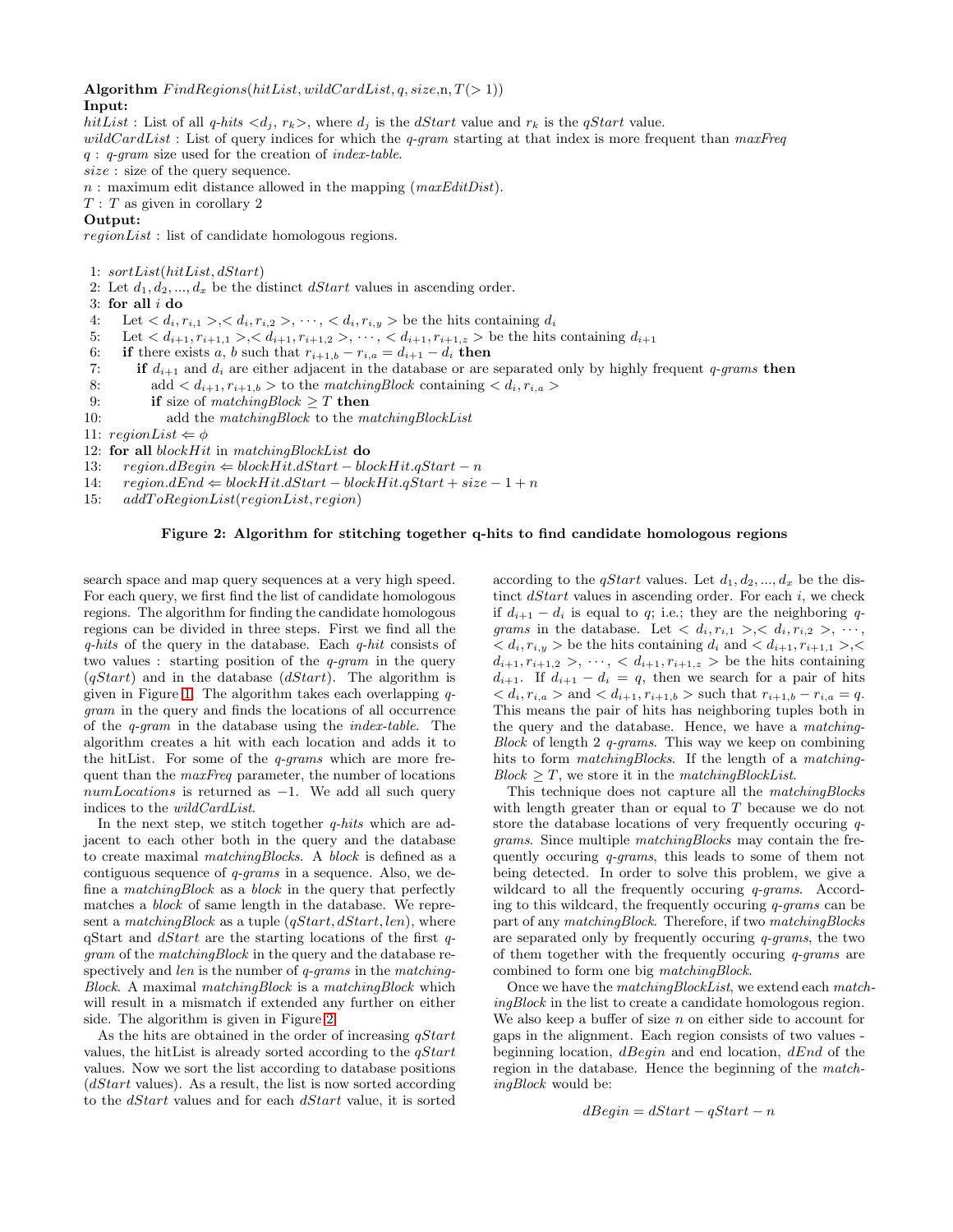Algorithm  $FANGS(seqList, seqCount, db, dbIndex, n, q, outFile)$ INPUT:

seqList : list of query sequences.

seqCount : total number of query sequences

db : genomic database.

 $dbIndex:$  The *index-table* of the database obtained after preprocessing

 $n:$  maximum edit distance allowed in the mapping  $(maxEditDist)$ .

 $q: q\text{-}gram$  size used for the creation of *index-table*.

 $outFile$ : file where output has to be written.

#### Output:

All mappings of each query sequence in  $seqList$  in the database db

- 1: for all seq in seqList do
- 2:  $hitList \Leftarrow GetHits(seq, dbIndex, q)$

3:  $T = \lfloor \frac{\lfloor \frac{m}{n+1} \rfloor - (q-1)}{q} \rfloor$ 

- 4:  $regionList \Leftarrow Find Regions(hittList, wildCardList, q, size, n, T)$
- 5: for all region in regionList do
- 6: if  $edist(region, seq) \leq n$  then
- 7: outputmapping(region, seq)

#### <span id="page-4-1"></span>Figure 3: The sequence mapping algorithm

and the end would be:

 $dEnd = dStart - qStart + size - 1 + n$ 

Thus the homologous region is created by extending the matchingBlock on either side to cover the whole query and adding a buffer of n bases on either side. The function addToRegionList ensures that we do not add two regions which have a huge overlap as they will result in the same mapping. If one region completely covers another region, we only include the former. Moreover, if two regions have an overlap of more than a certain value, then we merge them together into one region. This is done to avoid multiple outputs for the same homologous region. The potential homologous region is further processed by using an adaptation of the Needleman-Wunsch algorithm to check if the homologous region actually has an edit distance  $\leq n$ . Since we are trying to find regions with a maximum edit distance of  $n$ . we only need to calculate the diagonal band of width  $2n+1$ of the matrix used for Needleman-Wunsch algorithm. The complete algorithm is as given in Figure [3.](#page-4-1)

The novelty of FANGS lies in the fact that it stitches the hits obtained into contiguous blocks of query which exactly match a contiguous block in the database. Another important contribution is that it gives a wildcard to all highly frequent q-grams. Hence, even though we do not store the highly occurring *q-grams* in the *index-table*, we can still map queries with 100% sensitivity.

# <span id="page-4-0"></span>**5. RESULTS AND DISCUSSION**

In this section, we describe the various results obtained by running FANGS on different datasets. We also compare our results with those of other state-of-the-art tools. The focus of this article is 454 sequencing data. Hence, we only consider query lengths within the range of 300 − 500 in our experiments.

## **5.1 Dataset description and experimental setup**

We performed our experiments on reads from the 1000 Genomes project pilot (National Center for Biotechnology

Information [NCBI] Short Read Archive : SRR005010, SRR005011, SRR005012, SRR005013). These reads are obtained from the LS454 platform and are part of the SRX001297 experiment. We created the following three pools of queries using the short read archive:

- SRX001297 300 : Obtained by filtering reads smaller than 300 in length and trimming the resulting reads from right to a length of 300.
- SRX001297 400 : Obtained by filtering reads smaller than 400 in length and trimming the resulting reads from right to a length of 400.
- SRX001297<sub>-500</sub>: Obtained by filtering reads smaller than 500 in length and trimming the resulting reads from right to a length of 500.

We ran FANGS for all these different sets of queries. We also evaluated the performance of several currently existing sequence alignment tools to compare our performance. For all our experiments, our database consists of the hg19 version of unmasked human genome. For our evaluation, we ran all the experiments on Intel Xeon quad core E5430 2.66 GHz processor with 2x6MB cache and 32GB RAM running a Linux based operating system. In our experiments, none of the sequence mapping tools considered the quality information.

# **5.2 Comparison with BWA, Mosaik and BLAT**

Table [1](#page-5-0) compares FANGS with BWA, Mosaik and BLAT [6]. BWA is a mapping tool for 454 reads developed by Heng Li, the author of MAQ [8]. For this comparison, we used the real reads obtained from 1000 genomes project. The query sets were created by randomly selecting 50000 queries each from SRX001297 300, SRX001297 400 and SRX001297 500. All tools were run so as to allow a maximum edit distance of 5. As mentioned earlier, with FANGS we are focussing on finding all possible mappings of reads produced by 454 sequencers. We ran BWA with the -N option so that it outputs all possible alignments. The table shows that FANGS produces more alignments at a much faster speed. For Mosaik,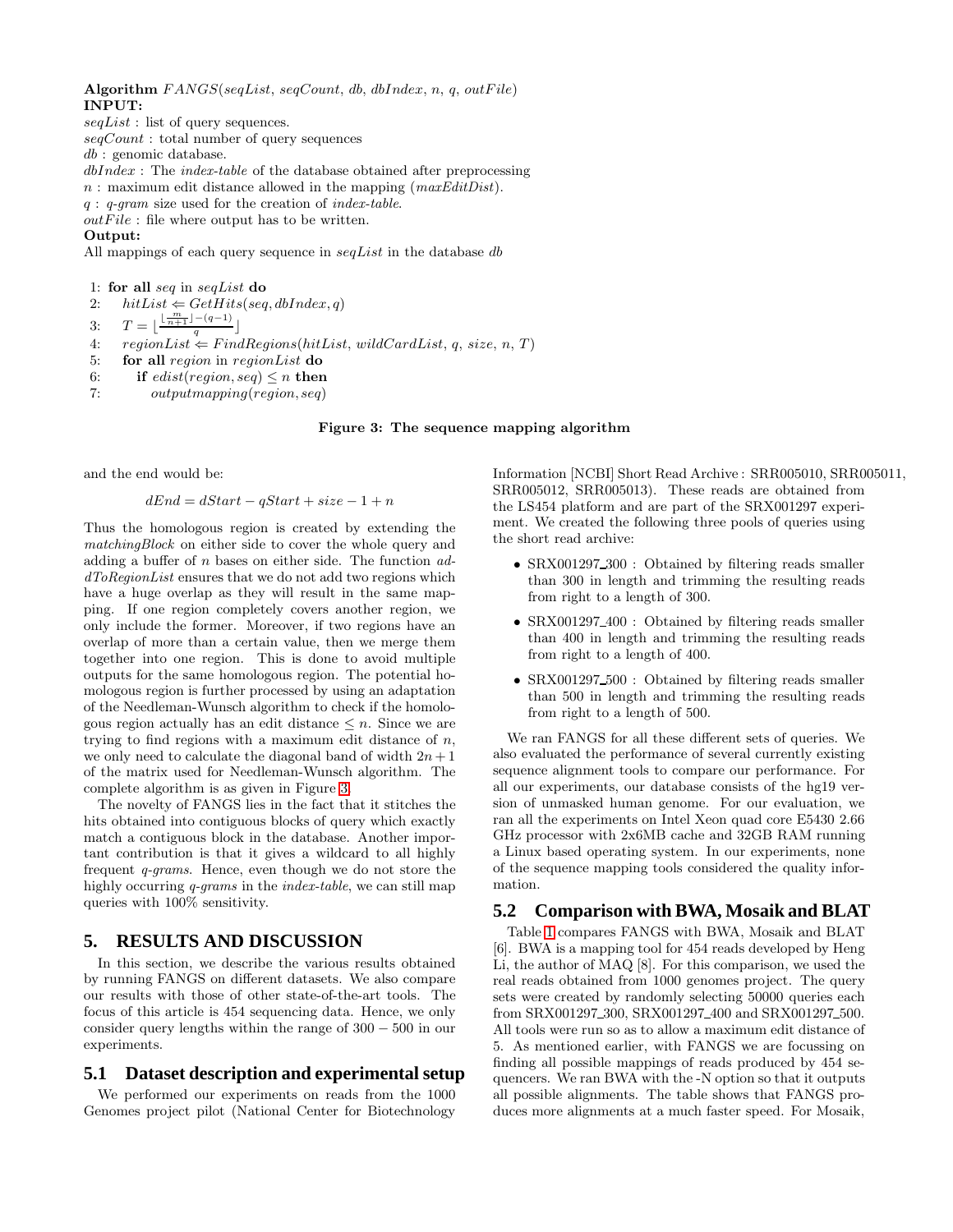<span id="page-5-0"></span>Table 1: Mapping results of FANGS, BWA(bwa-0.4.6), Mosaik(Mosaik-0.9.891) and BLAT (version 34) for 50000 queries of length 300, 400 and 500 against the human genome hg19 allowing a maximum edit distance of 5. Third column specifies the sum of the number of mappings found for each query.

| or or Thin a column specifies the same of the humber of mappings found for each query. |              |                |                  |                  |                  |                 |  |
|----------------------------------------------------------------------------------------|--------------|----------------|------------------|------------------|------------------|-----------------|--|
| Query length                                                                           | Program      | Number of map- | Time taken (min) | Peak<br>virtual  | Percentage<br>οf | Reads<br>mapped |  |
|                                                                                        |              | pings found    |                  | memory footprint | reads mapped     | per hour        |  |
|                                                                                        |              |                |                  | (gigabytes)      |                  |                 |  |
| 300                                                                                    | <b>FANGS</b> | 96230          | 37.0             | 4.5              | 92.00            | 81195           |  |
|                                                                                        | <b>BWA</b>   | 36046          | 177.1            | 2.3              | 72.09            | 16942           |  |
|                                                                                        | Mosaik       | 44433          | 109.4            | 1.8              | 87.79            | 27416           |  |
|                                                                                        | <b>BLAT</b>  | 83123          | 97.9             | 3.8              | 85.52            | 30635           |  |
| 400                                                                                    | <b>FANGS</b> | 57256          | 26.6             | 4.5              | 86.27            | 112627          |  |
|                                                                                        | <b>BWA</b>   | 27248          | 128.3            | 2.3              | 54.50            | 23385           |  |
|                                                                                        | Mosaik       | 41546          | 182.8            | 1.8              | 82.48            | 16410           |  |
|                                                                                        | <b>BLAT</b>  | 51884          | 176.6            | 3.8              | 75.10            | 16985           |  |
| 500                                                                                    | <b>FANGS</b> | 41014          | 23.3             | 4.5              | 73.23            | 128893          |  |
|                                                                                        | <b>BWA</b>   | 15693          | 67.8             | 2.3              | 31.39            | 44227           |  |
|                                                                                        | Mosaik       | 34877          | 278.8            | 1.8              | 69.45            | 10760           |  |
|                                                                                        | <b>BLAT</b>  | 32586          | 250.1            | 3.8              | 57.14            | 11994           |  |

<span id="page-5-1"></span>Table 2: This table shows a matrix of similarity in mapping between various tools. Each row and column of the matrix is marked by a mapping tool. Each entry in the matrix gives the percentage of queries mapped by the row tool that are also mapped by the column tool. For example, FANGS maps 99.98% of queries mapped by Mosaik for query length 300.

| Query length | Mapping similarity |              |        |            |             |  |
|--------------|--------------------|--------------|--------|------------|-------------|--|
| 300          |                    | <b>FANGS</b> | Mosaik | <b>BWA</b> | <b>BLAT</b> |  |
|              | <b>FANGS</b>       | 100          | 95.40  | 78.35      | 92.33       |  |
|              | Mosaik             | 99.98        | 100    | 78.66      | 92.60       |  |
|              | BWA                | 99.99        | 95.79  | 100        | 99.32       |  |
|              | BLAT               | 99.33        | 95.06  | 83.73      | 100         |  |
| 400          |                    | FANGS        | Mosaik | BWA        | BLAT        |  |
|              | <b>FANGS</b>       | 100          | 95.57  | 63.16      | 86.40       |  |
|              | Mosaik             | 99.96        | 100    | 63.30      | 86.62       |  |
|              | <b>BWA</b>         | 99.99        | 95.82  | 100        | 98.96       |  |
|              | <b>BLAT</b>        | 99.26        | 95.14  | 71.81      | 100         |  |
| 500          |                    | FANGS        | Mosaik | <b>BWA</b> | BLAT        |  |
|              | <b>FANGS</b>       | 100          | 94.83  | 42.86      | 77.44       |  |
|              | Mosaik             | 99.98        | 100    | 42.91      | 77.84       |  |
|              | BWA                | 99.99        | 94.97  | 100        | 98.41       |  |
|              | BLAT               | 99.25        | 94.62  | 54.06      | 100         |  |

we ran it for each chromosome separately since it needed more than 32GB memory to map queries against all the chromosomes at once. Since BLAT does not have any way of specifying the maximum allowed edit distance, we used the minScore parameter to approximately simulate them. If we run BWA without the -N option, it runs much faster (takes 13.8min, 12.7min and 10.4min for 50000 queries of length 300, 400 and 500 respectively) but produces only one mapping per query. We also tried to compare with Seqmap [5], but the gapped alignment did not finish after running for more than two days.

Table [2](#page-5-1) shows similarilty in the queries mapped by each tool. Note that, FANGS maps more than 99.25% of the queries mapped by Mosaik, BLAT and BWA. Moreover, Mosaik maps approximately 95% of the queries mapped by

FANGS. This shows a high degree of similarity between the results of the two tools. It also shows that FANGS maps approximately all the queries that Mosaik, BLAT and BWA map.

## **5.3 Comparison with Bowtie, SOAP, MAQ and SHRiMP**

In this section, we compare FANGS against leading mapping tools for Illumina/Solexa data. We understand that these tools are specifically designed for shorter reads and it might not be an appropriate comparison. The query sets were created by randomly selecting 50000 queries each from SRX001297 300, SRX001297 400 and SRX001297 500.  $MAQ$  does not allow queries of length  $> 128$  and SHRiMP did not finish in more than two days. So, we could not compare with them. Bowtie and SOAP do not allow more than 2 mismatches. Hence, for a fair comparison, we ran FANGS with a maximum edit distance of 2. Table [3](#page-6-1) compares the results. FANGS is significantly slower than both Bowtie and SOAP but finds many more alignments and maps many more queries. Moreover, allowing 2 mismatches is not sufficient for 454 reads. Hence, as expected, tools specifically designed for Illumina/Solexa data can not be used for mapping 454 reads and hence there is a need of tools specifically designed for longer 454 reads.

## **5.4 Experiments with synthetic reads**

Although it is better to perform experiments with real data, it is impossible to assess the accuracy of read mapping, because we cannot know where the reads came from and how many errors are there in each read. Hence, in addition to real reads, we also created some simulated reads. In order to create reads, we took the whole human genome and filtered it to get a set of regions in the genome which were free of N's. In order to get queries of length  $l$ , we sampled each of these regions for strings of length l. We randomly changed 5 bases in each query to introduce 5 SNPs. This gave us 9537575,7153137 and 5722485 queries of size 300, 400, and 500 respectively. For each query length, we created querysets by randomly choosing 50000 queries. Allowing an edit distance of 5, FANGS was successful in mapping more than 99.98% of the queries in all querysets.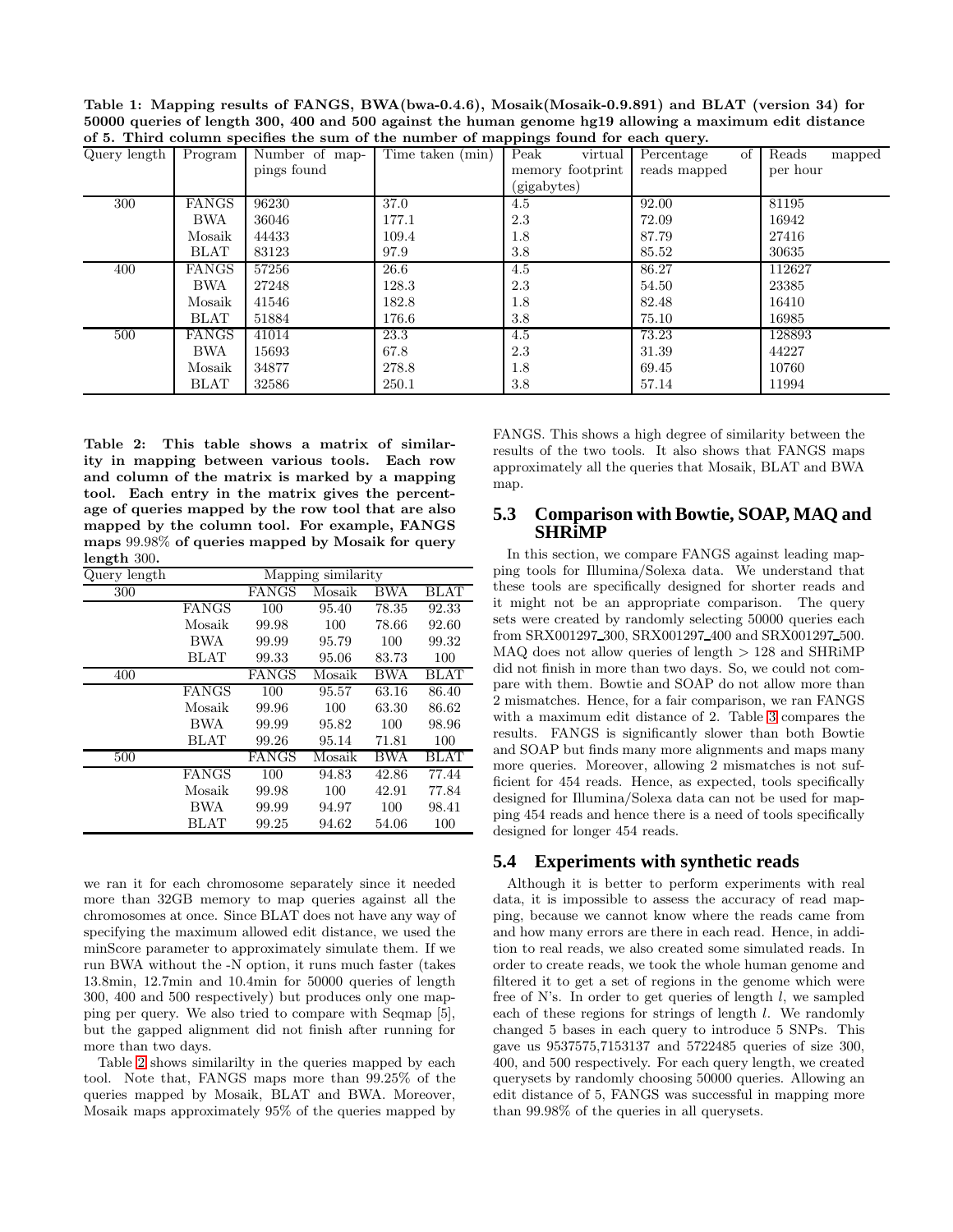| the sum of the number of mappings found for each query. |              |                |                  |                  |                  |                 |  |  |
|---------------------------------------------------------|--------------|----------------|------------------|------------------|------------------|-----------------|--|--|
| Query length                                            | Program      | Number of map- | Time taken (sec) | virtual<br>Peak  | Percentage<br>οf | Reads<br>mapped |  |  |
|                                                         |              | pings found    |                  | memory footprint | reads mapped     | per hour        |  |  |
|                                                         |              |                |                  | (gigabytes)      |                  |                 |  |  |
| 300                                                     | <b>FANGS</b> | 38962          | 155.06           | 4.5              | 73.81            | 1160840         |  |  |
|                                                         | Bowtie       | 30580          | 56.00            | 2.4              | 41.81            | 3214285         |  |  |
|                                                         | Soap         | 21945          | 32.67            | 5.4              | 43.89            | 5509641         |  |  |
| 400                                                     | <b>FANGS</b> | 30220          | 175.85           | 4.5              | 58.07            | 1023599         |  |  |
|                                                         | Bowtie       | 13172          | 68.00            | 2.4              | 24.67            | 2647058         |  |  |
|                                                         | Soap         | 13378          | 45.9             | 5.4              | 26.76            | 3921568         |  |  |
| 500                                                     | <b>FANGS</b> | 18416          | 178.59           | 4.5              | 35.74            | 1007895         |  |  |
|                                                         | Bowtie       | 5271           | 70.00            | 2.4              | 10.02            | 2571428         |  |  |
|                                                         | Soap         | 5733           | 48.01            | 5.4              | 11.47            | 3749218         |  |  |

<span id="page-6-1"></span>Table 3: Mapping results of FANGS, Bowtie(bowtie-0.9.9.3), Soap(soap2.18) for 50000 queries of length 300, 400 and 500 against the human genome hg19 allowing a maximum edit distance of 2. Third column specifies the sum of the number of mappings found for each query.

# <span id="page-6-0"></span>**6. CONCLUSIONS**

Advances in sequencing techniques necessitate the development of high performance, scalable algorithms to extract biologically relevant information from these datasets. In this paper, we describe a new sequence mapping tool FANGS, which outperforms existing tools in terms of performance and sensitivity when the number of mismatches and gaps is small. While some tools do not allow any gaps or allow a limited number of mismatches and gaps to be specified, FANGS allows a large number of gaps and mismatches to be specified by the user. Moreover, FANGS successfully finds all possible mappings for each query within the specified edit distance with reasonable memory usage. However, as expected, FANGS is not very efficient for larger number of mismatches and insertion/deletions. Moreover, FANGS does not consider quality information while mapping the queries. Both these issues need to be addressed in future work.

With the advent of new technologies, we will need even faster sequence mapping tools to stay at par with the increasing sequencing speed. In addition to developing faster algorithms; we need to use parallel processing, graphics processing unit (GPU) based systems and application specific hardware to build faster sequence mapping tools. The Next Generation Sequencers along with high-speed sequence alignment tools will enable us to fulfill the dream of personal genomics. Just imagine how much this can help in using a patient's DNA in diagnosing a disease or better still, knowing in advance whether a person's DNA encodes a risk of a certain disease.

# **7. ACKNOWLEDGMENTS**

This work was supported in part by NSF CCF-0621443, NSF SDCI OCI-0724599, NSF CNS-0551639 and IIS-0536994, DOE SCIDAC-2: Scientific Data Management Center for Enabling Technologies (CET) grant DE-FC02-07ER25808, DOE SCiDAC award number DE-FC02-01ER25485.

# **8. REFERENCES**

- [1] SHRiMP SHort Read Mapping Package http://compbio.cs.toronto.edu/shrimp/.
- [2] Mosaik: http://bioinformatics.bc.edu/marthlab/Mosaik.
- [3] BWA: http://maq.sourceforge.net/bwa-man.shtml.
- [4] S. F. Altschul, W. Gish, W. Miller, E. W. Myers, and D. J. Lipman. Basic local alignment search tool. J Mol Biol, 215(3):403–410, October 1990.
- [5] H. Jiang and W. H. Wong. Seqmap : mapping massive amount of oligonucleotides to the genome. Bioinformatics, pages btn429+, August 2008.
- [6] W. J. Kent. Blat–the blast-like alignment tool. Genome Res, 12(4):656–664, April 2002.
- [7] B. Langmead, C. Trapnell, M. Pop, and S. Salzberg. Ultrafast and memory-efficient alignment of short dna sequences to the human genome. Genome Biology, 10(3), 2009.
- [8] H. Li, J. Ruan, and R. Durbin. Mapping short dna sequencing reads and calling variants using mapping quality scores. Genome research, August 2008.
- [9] R. Li, Y. Li, K. Kristiansen, and J. Wang. Soap: short oligonucleotide alignment program. Bioinformatics, January 2008.
- [10] S. B. Needleman and C. D. Wunsch. A general method applicable to the search for similarities in the amino acid sequence of two proteins. Journal of Molecular Biology, 48(3):443–453, March 1970.
- [11] Z. Ning, A. J. Cox, and J. C. Mullikin. Ssaha: A fast search method for large dna databases. Genome Res., 11(10):1725–1729, 2001.
- [12] K. L. Patrick. 454 life sciences: Illuminating the future of genome sequencing and personalized medicine. Yale J Biol Med., 80(4):191–4, Dec 2007.
- [13] W. R. Pearson and D. J. Lipman. Improved tools for biological sequence comparison. Proc Natl Acad Sci U S A, 85(8):2444–2448, April 1988.
- [14] P. Pevzner and M. Waterman. Multiple filtration and approximate pattern matching. Algorithmica, 13:135–154, 1995.
- [15] K. R. Rasmussen, J. Stoye, and E. W. Myers. Efficient q-gram filters for finding all epsilon-matches over a given length. Journal of Computational Biology, 13(2):296–308, 2006.
- [16] C. Shaffer. Next-generation sequencing outpaces expectations. Nature Biotechnology, 25(2):149, February 2007.
- [17] A. D. Smith, Z. Xuan, and M. Q. Zhang. Using quality scores and longer reads improves accuracy of solexa read mapping. BMC Bioinformatics, 9:128+,